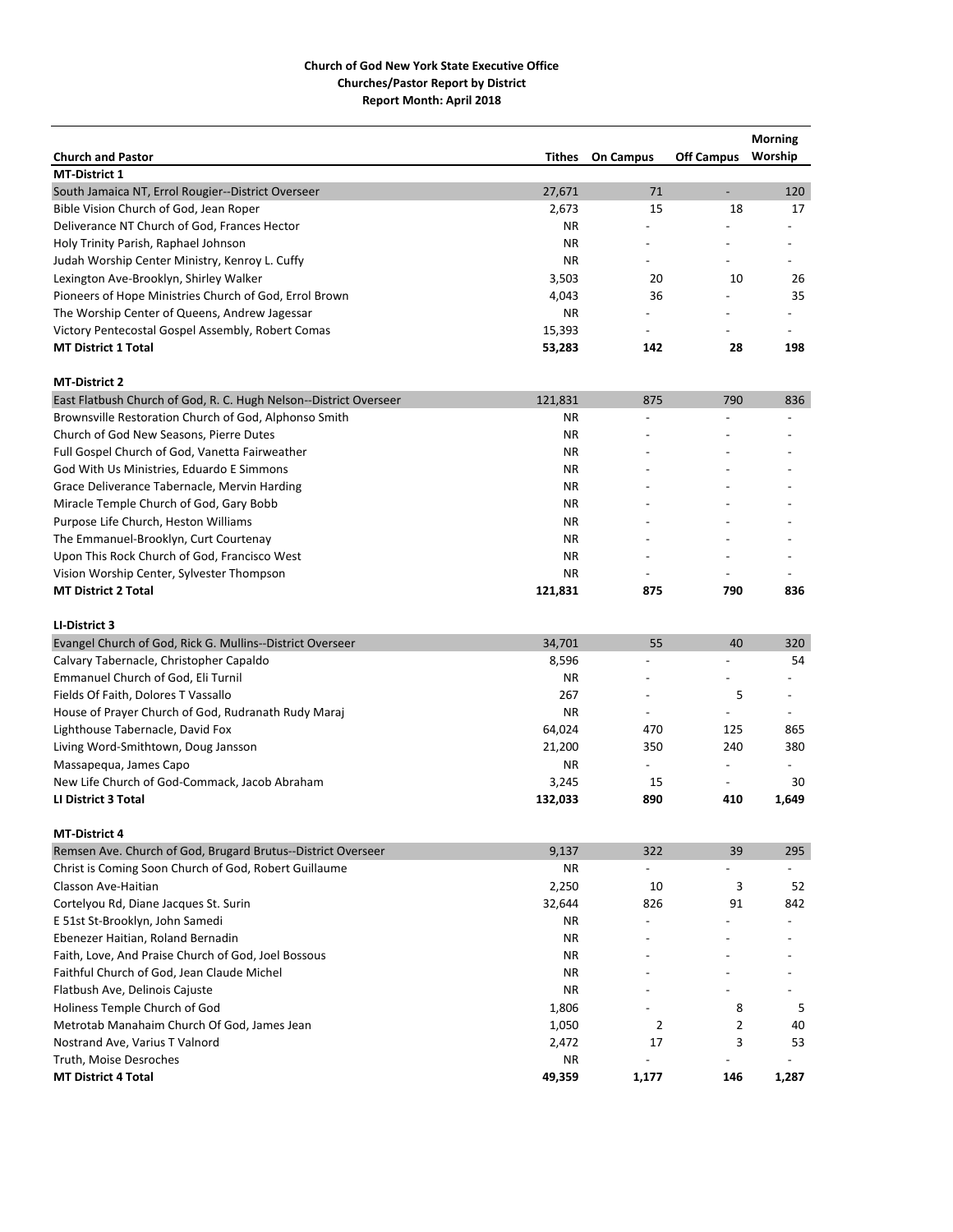|                                                                      |           |                          |                          | <b>Morning</b> |
|----------------------------------------------------------------------|-----------|--------------------------|--------------------------|----------------|
| <b>Church and Pastor</b>                                             | Tithes    | <b>On Campus</b>         | <b>Off Campus</b>        | Worship        |
| <b>MT-District 5</b>                                                 |           |                          |                          |                |
| Manhattan Church of God, Emmanuel Denis--District Overseer           | 4,357     | 45                       | $\overline{4}$           | 55             |
| Huntington Haitian, Georges Franck                                   | 12,534    | 100                      |                          | 110            |
| Manhattan-Uppertown, Jean Milou Octelene                             | ΝR        | $\overline{\phantom{a}}$ |                          |                |
| Mount Vernon - Haitian, Jean Carlos Charles                          | ΝR        | $\overline{\phantom{a}}$ |                          |                |
| New Rochelle Haitian, Joanes Rousseau                                | 10,746    | 50                       | 19                       | 81             |
| Restoration Church of God, Cayo Ariston                              | ΝR        |                          |                          |                |
| <b>MT District 5 Total</b>                                           | 27,637    | 195                      | 23                       | 246            |
| <b>MT-District 6</b>                                                 |           |                          |                          |                |
| Spring Valley, Edner B Ligonde--District Overseer                    | 21,000    | 50                       | 30                       | 217            |
| Eben-Ezer Church of God, Joel Polo                                   | ΝR        |                          |                          |                |
| Salem Church of God, Jean H Lavalasse                                | <b>NR</b> |                          |                          |                |
| Seed Church Of God, Hermann Michel                                   | 500       |                          |                          | 45             |
| Siloe Church of God, Jean Brevil                                     | <b>NR</b> |                          |                          |                |
| The First Haitian Church of God of Middletown, Paul Laplante         | 3,660     | 20                       |                          | 15             |
| Trinity Church of God, Guisley Noisin                                | ΝR        |                          |                          |                |
| <b>MT District 6 Total</b>                                           | 25,160    | 70                       | 30                       | 277            |
| <b>MT-District 7</b>                                                 |           |                          |                          |                |
| Francis L Blvd-Haitian, Emmanuel Blanchard--District Overseer        | 12,145    | 250                      | 190                      | 370            |
| Cambria Heights-Haitian, Rene Pierrot                                | <b>NR</b> |                          |                          |                |
| Clarkson Ave, Clarens Lapointe                                       | ΝR        |                          |                          |                |
| Corner Stone Church of God, Edvard Esteve                            | 3,609     |                          |                          |                |
| Elise Evangelique Salem, Enid St. Louis                              | ΝR        |                          |                          |                |
| <b>MT District 7 Total</b>                                           | 15,754    | 250                      | 190                      | 370            |
| <b>MT-District 8</b>                                                 |           |                          |                          |                |
| Ebenezer Full Gospel Church of God, Kurian George--District Overseer | <b>NR</b> |                          |                          |                |
| Bethel Church of God India, C D Georgekutty                          | ΝR        |                          |                          |                |
| Bronx-India, Thankachan Thomas                                       | ΝR        |                          |                          |                |
| <b>Emmanuel Pentecostal, Finney Thomas</b>                           | ΝR        |                          |                          |                |
| Faith Tabernacle-India, Thomas V Zacharia                            | ΝR        |                          |                          |                |
| First Church of God, Cecil Mathew                                    | ΝR        |                          |                          |                |
| Mount Zion Church of God, Biju Thomas                                | <b>NR</b> |                          |                          |                |
|                                                                      | <b>NR</b> |                          |                          |                |
| Queens-India, Benjamin Thomas<br>Shalem Church of God, Sabu George   | 500       |                          |                          | 10             |
|                                                                      |           |                          |                          |                |
| Yonkers Church of God, Kurian Moses                                  |           |                          |                          |                |
| <b>MT District 8 Total</b>                                           | 500       |                          |                          | 10             |
| MT-District 9                                                        |           |                          |                          |                |
| Flushing, Luke Liu                                                   | NR        |                          |                          |                |
| International Bethel Church of God, Roy Suwuh                        | NR        |                          |                          |                |
| <b>MT-District 9 Total</b>                                           |           |                          |                          |                |
| LI-District 10                                                       |           |                          |                          |                |
| Abundant Life-Holbrook, Gregory Wilk--District Overseer              | 35,996    | $\blacksquare$           | $\overline{\phantom{a}}$ | $\sim$         |
| Faith Tabernacle, James Graziano                                     | 15,000    | 130                      | 210                      | 410            |
| Harvest Tabernacle Church of God, James R Pendleton                  | 100       | 10                       |                          | 12             |
| Ministerio Casa de Adoracion, Sergio Salazar                         | 1,420     |                          |                          | 5              |
| Victory-East Patchogue, Anthony Seaton                               | NR        |                          |                          |                |
| World Outreach, Dennis Evensen                                       | 13,731    | 30                       | 20                       | 75             |
| LI District 10 Total                                                 | 66,247    | 170                      | 230                      | 502            |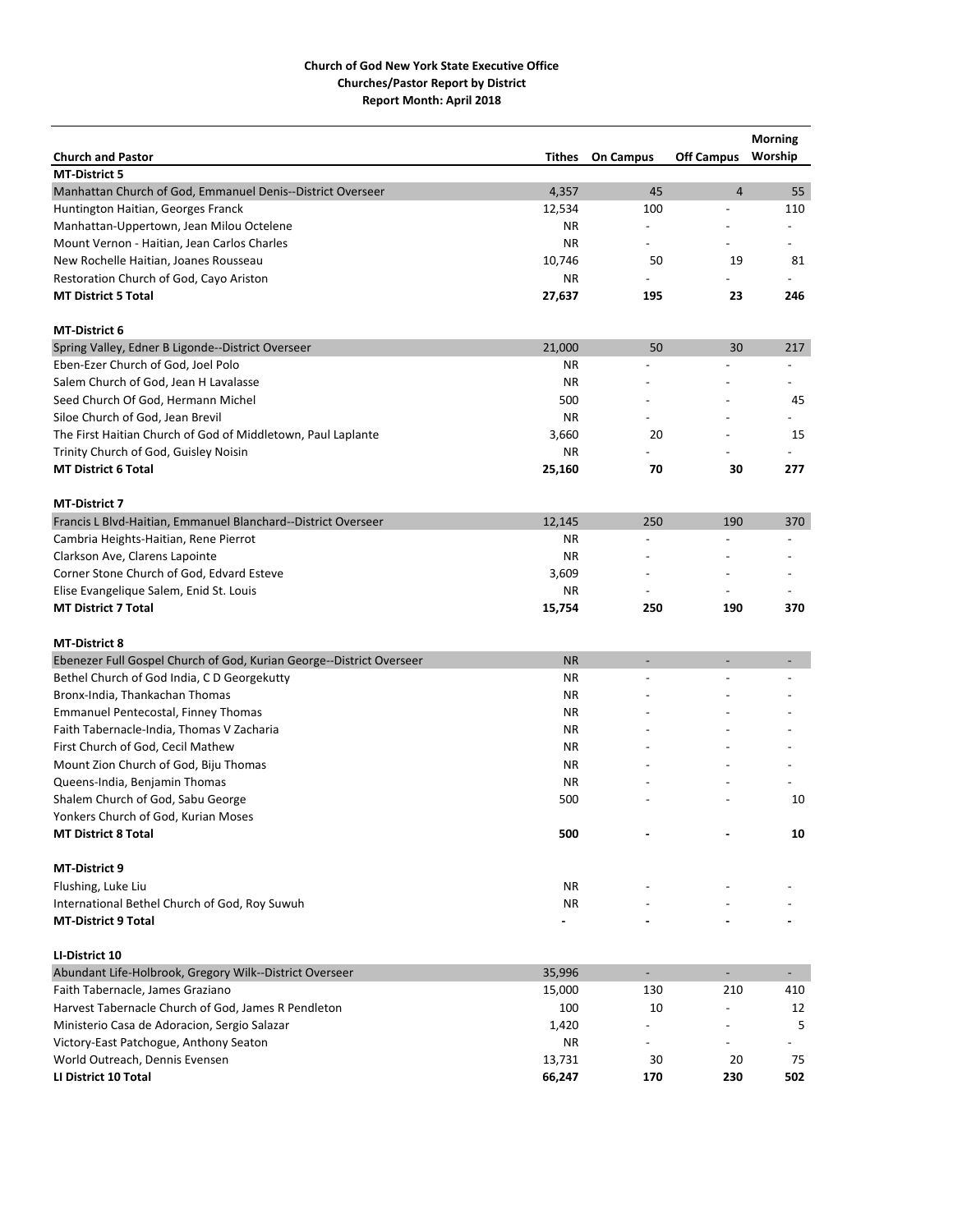|                                                              |           |                          |                          | <b>Morning</b>               |
|--------------------------------------------------------------|-----------|--------------------------|--------------------------|------------------------------|
| <b>Church and Pastor</b>                                     | Tithes    | <b>On Campus</b>         | <b>Off Campus</b>        | Worship                      |
| <b>MT-District 11</b>                                        |           |                          |                          |                              |
| Mount Vernon, Clifford Thompson--District Overseer           | 51,572    | 181                      | $\overline{a}$           | 315                          |
| Elim Church of God, Marcia Pauline Pennicott                 | 6,774     | 20                       | 4                        | 160                          |
| Fulton Avenue Church of God, George Hall                     | ΝR        |                          |                          |                              |
| Rehoboth NT COG, Leopold Clarke                              | ΝR        |                          |                          |                              |
| Spring Valley NT Church of God, Brenda McCrea-Compass        | 780       | 23                       | 82                       |                              |
| The Gathering International Ministries, Lezmine Hawthorne    | <b>NR</b> |                          |                          |                              |
| The United Church of God, Margaret Forrester                 | 6,697     | 120                      | 40                       | 160                          |
| <b>MT District 11 Total</b>                                  | 65,823    | 344                      | 126                      | 635                          |
| <b>MT-District 12</b>                                        |           |                          |                          |                              |
| New York-Bethzatha, David Kim                                | <b>NR</b> | $\overline{\phantom{a}}$ | $\overline{a}$           |                              |
| Dae Myung, Yoon Yong-Duk                                     | <b>NR</b> |                          |                          |                              |
| Jusim Korean, Yong Kun Yun                                   | <b>NR</b> |                          |                          |                              |
| <b>MT District 12 Total</b>                                  |           |                          |                          |                              |
| <b>UP-District 13</b>                                        |           |                          |                          |                              |
| Solid Rock Church of God, Thomas Stimpson--District Overseer | <b>NR</b> | $\overline{a}$           |                          |                              |
| Calvary, Peter Haylett                                       | 983       |                          |                          | 14                           |
| Faith Church of God-West Park, Max R Faircloth               | <b>NR</b> |                          |                          |                              |
| Victory! Walden, Dean Dykeman                                | 3,189     |                          |                          | 25                           |
| <b>UP District 13 Total</b>                                  | 4,172     |                          |                          | 39                           |
|                                                              |           |                          |                          |                              |
| <b>UP-District 14</b>                                        |           |                          |                          |                              |
| Living Waters, Eldred Jenkins                                | 9,827     |                          |                          | $\qquad \qquad \blacksquare$ |
| Albany - Praise Tabernacle, Larry Dudley                     | 3,203     | 50                       | 10                       | 45                           |
| Damascus Church of God, David Colon                          | <b>NR</b> |                          |                          |                              |
| Healing Waters Church of God, Kermit Lavigne                 | ΝR        |                          |                          |                              |
| Peru Church of God, Daniel Elder                             | ΝR        |                          |                          |                              |
| <b>UP District 14 Total</b>                                  | 13,030    | 50                       | 10                       | 45                           |
| <b>UP-District 15</b>                                        |           |                          |                          |                              |
| <b>Greater Niagara Falls</b>                                 | 17,444    | 30                       | 150                      | 98                           |
| Arcade                                                       | 2,669     | 10                       | 6                        | 30                           |
| Buffalo-Emmanuel Temple, Jason Whitaker                      | 2,170     | $\overline{\phantom{a}}$ | $\overline{\phantom{a}}$ |                              |
| Healing Word Ministries, Leecroft Clarke                     | 5,763     | 150                      | 100                      | 63                           |
| New Beginning Church of God, Althea Baines                   | 11,034    | 556                      | 554                      | 179                          |
| <b>UP District 15 Total</b>                                  | 39,079    | 746                      | 810                      | 370                          |
|                                                              |           |                          |                          |                              |
| <b>UP-District 16</b>                                        |           |                          |                          |                              |
| Higher Heights, Julius Brunson--District Overseer            | 4,450     | 3                        |                          | 39                           |
| Higher Ground Ministires, Eugene Wilson                      | ΝR        | $\overline{\phantom{a}}$ | $\overline{a}$           |                              |
| Miracle Outreach, Mary L Robinson                            |           |                          | 25                       |                              |
| New Covenant Church of God Ministries, Woodrow Wilson        | 5,699     | 60                       | 41                       | 60                           |
| Restoration-Rochester, Lee Thomas McCloud                    | ΝR        |                          |                          |                              |
| <b>UP District 16 Total</b>                                  | 10,149    | 63                       | 66                       | 99                           |
| <b>UP-District 17</b>                                        |           |                          |                          |                              |
| Flint Creek, Russell Willemsen--District Overseer            | 1,159     | $\blacksquare$           | $\blacksquare$           | 30                           |
| Auburn, Frederick J Colombo                                  | 6,000     | 28                       | 114                      | 42                           |
| House of Restoration, Rey Sierra                             | ΝR        |                          |                          |                              |
| Newark, Rey Sierra                                           | <b>NR</b> |                          | $\overline{\phantom{a}}$ |                              |
| <b>UP District 17 Total</b>                                  | 7,159     | 28                       | 114                      | 72                           |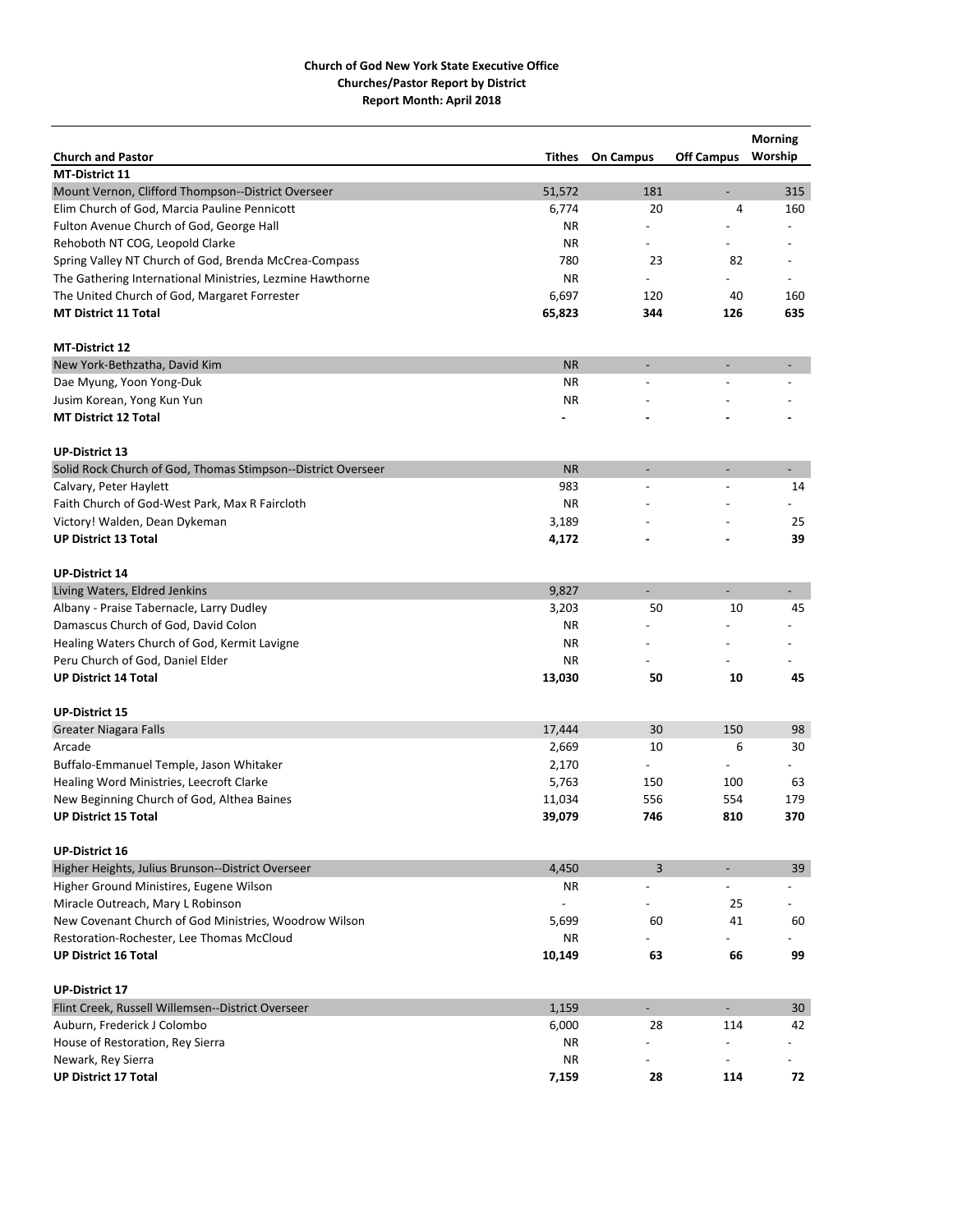|                                                            |           |                          |                          | <b>Morning</b> |
|------------------------------------------------------------|-----------|--------------------------|--------------------------|----------------|
| <b>Church and Pastor</b>                                   | Tithes    | <b>On Campus</b>         | <b>Off Campus</b>        | Worship        |
| <b>UP-District 19</b>                                      |           |                          |                          |                |
| Mexico Lighthouse, Ronald Lee Russell                      | <b>NR</b> | $\overline{\phantom{a}}$ | $\overline{\phantom{a}}$ |                |
| Church of God Soldiers of Jesus Christ, Carlos Mercado     | ΝR        | $\overline{a}$           |                          | $\overline{a}$ |
| North Syracuse, Valetta Fortino                            | 100       |                          |                          | 6              |
| Relevant Church of God, Carlos Mercado                     | ΝR        |                          |                          |                |
| <b>UP District 19 Total</b>                                | 100       |                          |                          | 6              |
| <b>MT-District 20</b>                                      |           |                          |                          |                |
| Bronxwood International, Acklan Quarrie--District Overseer | 91,065    | 152                      | $\overline{\phantom{a}}$ | 537            |
| Greater Deliverance COG, Gaylord Pennicott                 | ΝR        |                          |                          |                |
| Highest Praise Church of God, Lennie Garfield Pennicott    | 9,107     | 21                       | 30                       | 60             |
| New Testament Temple Seymour Avenue, Paul A. Peart         | 62,312    | 130                      | 150                      | 459            |
| Woodycrest, Julian Stephenson                              | 12,160    | 32                       | 14                       | 82             |
| <b>MT District 20 Total</b>                                | 174,644   | 335                      | 194                      | 1,138          |
| <b>MT-District 21</b>                                      |           |                          |                          |                |
| New Rochelle, Raphael Gibbs--District Overseer             | 22,537    | 65                       | 35                       | 133            |
| Crotona Ave, Winston E. Hill                               | ΝR        | L,                       |                          |                |
| Nazarene Deliverance Ministries, Peggylin Davis            | ΝR        |                          |                          |                |
| Vibrant Faith Church of God, Allan Robinson                | ΝR        |                          |                          |                |
| <b>MT District 21 Total</b>                                | 22,537    | 65                       | 35                       | 133            |
|                                                            |           |                          |                          |                |
| LI-District 23                                             |           |                          |                          |                |
| Tabernacle of Praise Church of God, Jethro Alexis          | <b>NR</b> | $\overline{\phantom{a}}$ | $\overline{\phantom{m}}$ |                |
| Abundant Harvest Church of God, Daniel Rivette             | 7,407     | $\overline{\phantom{a}}$ |                          | 64             |
| Good Seed Church of God, Fritz Jacques                     | ΝR        |                          |                          |                |
| Middle Island Church of God, Machado N. Edmond             | ΝR        |                          |                          |                |
| LI District 23 Total                                       | 7,407     |                          |                          | 64             |
| LI-District 24                                             |           |                          |                          |                |
| True Life Church of God, Hixford Allen--District Overseer  | 17,939    | 39                       | $\overline{\phantom{a}}$ | 111            |
| Berea New Testament, Isaac McIntosh                        | ΝR        | $\overline{a}$           |                          |                |
| Dunamis New Testament Church of God, Neil Clarke           | ΝR        |                          |                          |                |
| New Life Worship Center Church of God, Raymond L. Rose     | ΝR        |                          |                          |                |
| Prayer Of Jabez, Janet Matthews                            | 5,262     | 17                       | 7                        | 27             |
| Rehoboth House of Praise, Junior Rhodes                    | 29,485    | 26                       |                          | 201            |
| Showers of Blessing Church of God, Noel Henry              | ΝR        |                          |                          |                |
| Upper Room Assembly, Jean Maurice                          | 8,142     | 31                       | 16                       | 78             |
| LI District 24 Total                                       | 60,828    | 113                      | 23                       | 417            |
| <b>MT-District 25</b>                                      |           |                          |                          |                |
| Eastchester Church of God, Devon Dixon--District Overseer  | 51,745    | 59                       | $\blacksquare$           | 189            |
| Living Hope-Bronx, Astley Byron Meeks                      | 11,711    | 86                       | 40                       | 96             |
| New York-5th Ave, Devon Daniel                             | ΝR        |                          |                          |                |
| Restoration Church of God, Rae Scott                       | ΝR        |                          |                          |                |
| The Believers, Norman Wisdom                               | 9,627     |                          |                          |                |
| <b>MT District 25 Total</b>                                | 73,083    | 145                      | 40                       | 285            |
| MT-District 26                                             |           |                          |                          |                |
| Rhema, Patrick Phillips--District Overseer                 | <b>NR</b> | $\overline{\phantom{a}}$ | $\overline{\phantom{a}}$ | $\sim$         |
| Brooklyn Cathedral of Praise, Aubrey Brown                 | 25,394    |                          |                          | 167            |
| Church Ave, Eric Joseph                                    | 18,453    | 25                       | 22                       | 115            |
| Classon Ave, Urlin Grey                                    | 16,533    | 65                       | 11                       | 87             |
| Faith Church of God Ministries - Brooklyn, Michael Grant   | 11,851    | 24                       | 10                       | 90             |
| <b>MT District 26 Total</b>                                | 72,231    | 114                      | 43                       | 459            |
|                                                            |           |                          |                          |                |